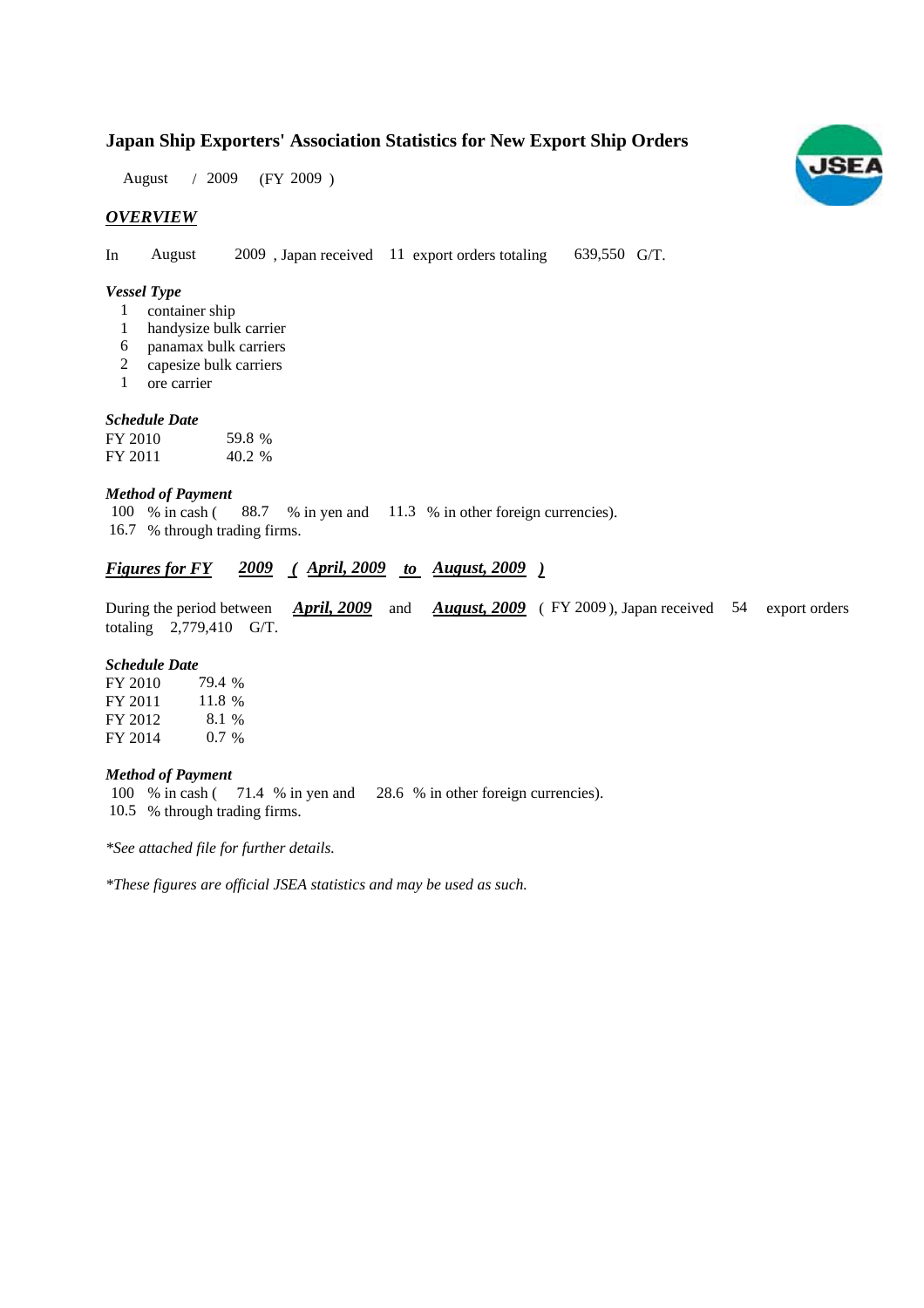## New Export Orders Placed in August 2009 (FY 2009) Based on Fiscal Year

|                          |     | Apr 08 to Mar 09 |     | April 2009 |     | <b>May 2009</b> |                 | June 2009 |     | <b>July 2009</b> |     | August 2009 |          | Apr 09 to Aug 09 |     | Jan 09 to Aug 09 |
|--------------------------|-----|------------------|-----|------------|-----|-----------------|-----------------|-----------|-----|------------------|-----|-------------|----------|------------------|-----|------------------|
| Description              | No. | G/T              | No. | G/T        | No. | G/T             | No.             | G/T       | No. | G/T              | No. | G/T         | No.      | G/T              | No. | G/T              |
| General Cargos           |     | 712,580          |     |            |     |                 |                 | 72,000    |     | 72,000           |     | 72,000      |          | 216,000          |     | 216,000          |
| <b>Bulk Carriers</b>     | 276 | 11,078,040       |     | 349,770    |     | 127,880         | $\mathbf Q$     | 383,790   | 10  | 397,920          | 10  | 567,550     | 42       | 1,826,910        | 60  | 2,428,370        |
| Tankers                  | 39  | 2,770,610        |     | 60,400     |     |                 |                 | 181.200   |     | 480,900          |     |             |          | 722,500          |     | 1,275,750        |
| <b>Combined Carriers</b> |     |                  |     |            |     |                 |                 |           |     |                  |     |             | $\Omega$ |                  |     |                  |
| Others                   |     |                  |     |            |     | 14.000          |                 |           |     |                  |     |             |          | 14.000           |     | 14,000           |
| Total                    | 330 | 14,561,230       |     | 410.170    |     | 141,880         | $\overline{13}$ | 636,990   | 14  | 950,820          | 11  | 639,550     | 54       | 2,779,410        | 80  | 3,934,120        |
| FY 2008 / FY2007 (%)     |     | $*53.2$          |     | 26.2       |     | 10.2            |                 | 27.1      |     | 36.8             |     | 33.2        |          | 28.3             |     | $** 24.8$        |
| In CGT                   |     | 6,704,499        |     | 170,132    |     | 97,214          |                 | 313,687   |     | 344,394          |     | 262,686     |          | 1,188,113        |     | 1,762,460        |

JSEA (September 2009)

*Figures for shipbuilding orders of 500 G/T and over for export as steel vessels placed with JSEA members are covered.*

\*FY 2008/FY2007

\*\*Calendar Year 2009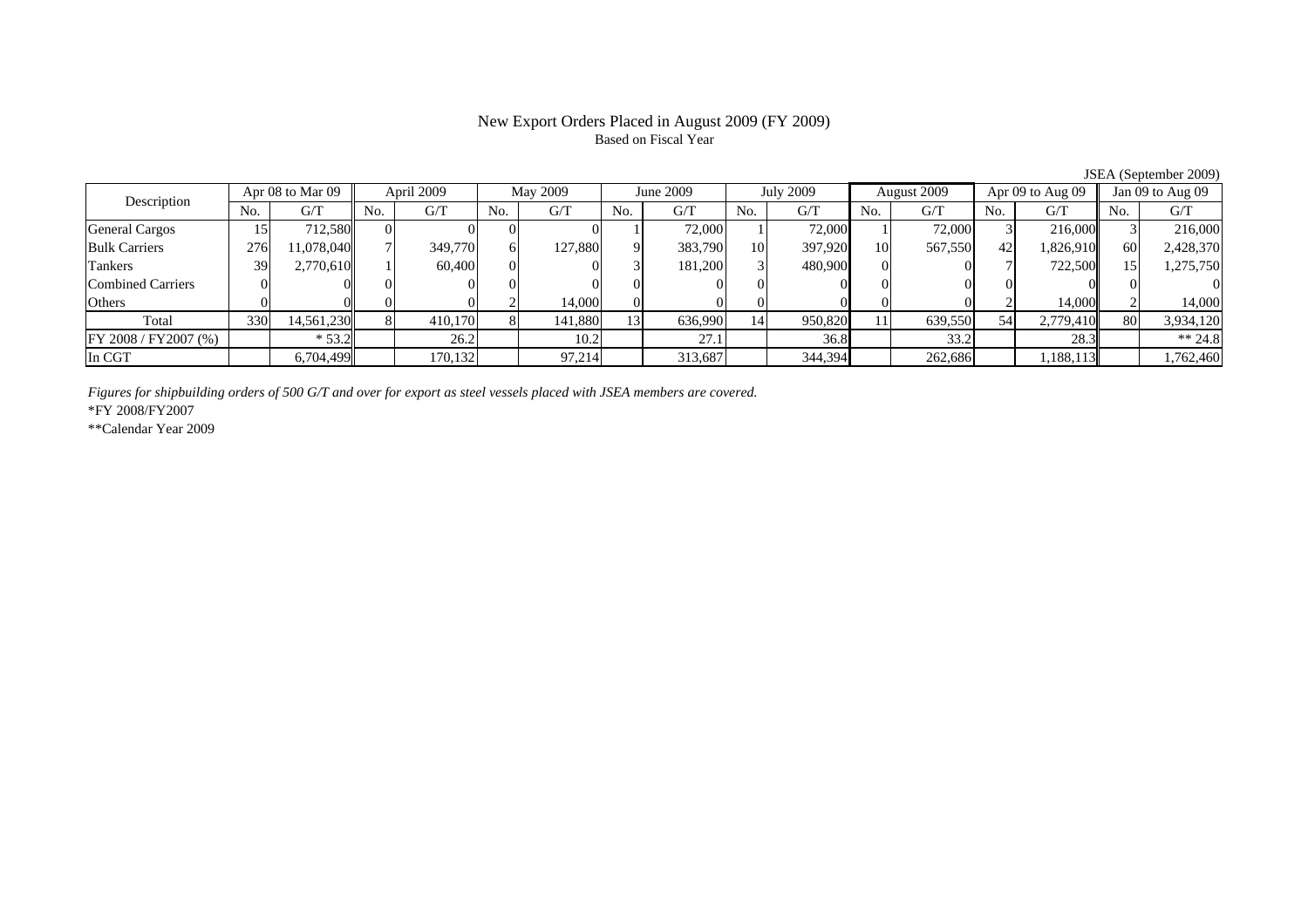## Export Ships Delivered in August 2009 (FY 2009) Based on Fiscal Year

JSEA (September 2009)

| Description           |     | Apr 08 to Mar 09 |           | April 2009 | May 2009 |         | June 2009 |           | <b>July 2009</b> |           | August 2009 |         | Apr $09$ to Aug $09$ |           | Jan 09 to Aug 09 |            |
|-----------------------|-----|------------------|-----------|------------|----------|---------|-----------|-----------|------------------|-----------|-------------|---------|----------------------|-----------|------------------|------------|
|                       | No. | G/T              | No.       | G/T        | No.      | G/T     | No.       | G/T       | No.              | G/T       | No.         | G/T     | No.                  | G/T       | No.              | G/T        |
| <b>General Cargos</b> | 28  | 1,062,439        |           | 44,493     |          | 71.786  |           | 17,211    |                  | 88,997    |             | 187,744 |                      | 410.231   |                  | 862,407    |
| <b>Bulk Carriers</b>  | 216 | 9,467,947        | 151       | 721.458    | 13       | 521,091 | 21        | 1,101,856 | 221              | 776,158   | 14          | 535,058 | 85                   | 3,655,621 | 147              | 6,278,153  |
| Tankers               | 94  | 5,227,663        |           | 702,085    |          | 170,248 |           | 278,426   |                  | 437,273   |             | 214,103 | 40                   | 1,802,135 |                  | 3,651,942  |
| Combined Carriers     |     |                  |           |            |          |         |           |           |                  |           |             |         |                      |           |                  |            |
| Others                |     | 7,000            | 01        |            |          |         |           |           |                  |           |             |         |                      |           |                  |            |
| Total                 | 339 | 15,765,049       | <b>28</b> | 1,468,036  | 19       | 763,125 | 30        | 1,397,493 | 33               | 1,302,428 | 24          | 936,905 | 134                  | 5,867,987 | 236              | 10,792,502 |
| FY 2008 / FY 2007 (%) |     | $*102.2$         |           | 170.3      |          | 80.8    |           | 135.3     |                  | 107.7     |             | 90.0    |                      | 115.3     |                  | ** $105.4$ |
| In CGT                |     | 7,653,058        |           | 607,667    |          | 384,417 |           | 635,295   |                  | 680,734   |             | 506,523 |                      | 2,814,636 |                  | 5,254,994  |

*Deliveries of new shipbuilding orders of 500 G/T and over for export as steel vessels placed with JSEA members are covered.*

\*FY 2008/FY2007

\*\*Calendar Year 2009